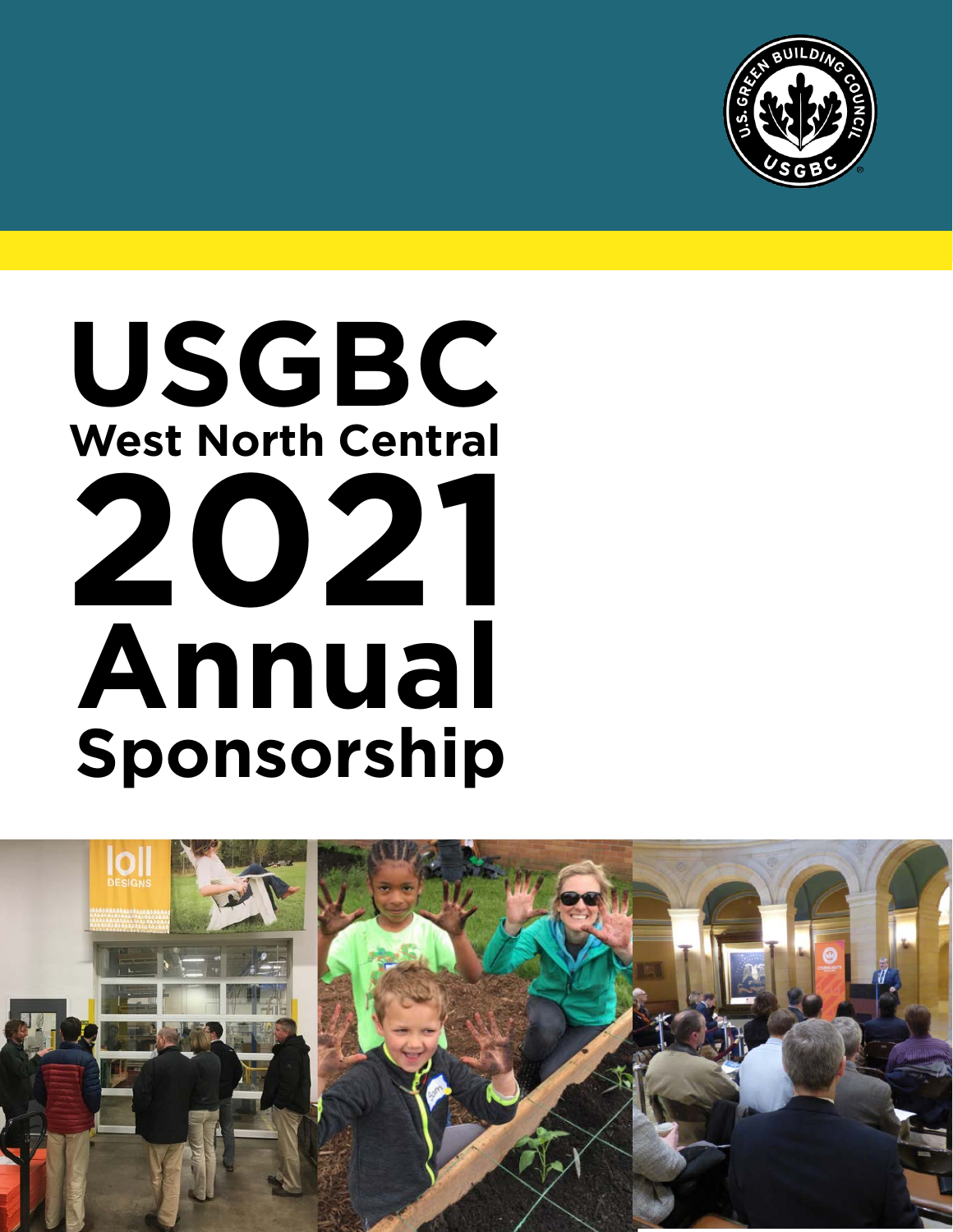# **The Time for Action is Now!**

### **[Become an Annual Sponsor or Renew Today!](https://usgbc.wufoo.com/forms/m1ybsmtf1ivr7pr/)**

Dear Friends,

USGBC West North Central inspires our local network of green builders to act. Together, we respond to the climate crisis by creating regenerative, high-performance buildings that are accessible to everyone in our community. These buildings and communities allow us to live more sustainably in ways we can tangibly experience—our health, the air we breathe, the water we drink. They offer a better quality of life for all, while also generating a lower global carbon footprint, reducing electricity and water bills, and creating new green jobs. Your sustaining partnership makes this and so much more possible.

As an annual sponsor of USGBC, you:

- Amplify the sustainability story of your organization and gain brand recognition
- Engage a diverse and powerful network of decision makers in connected industries
- Grow our regional green building economy
- Strengthen student mentorship opportunities
- Support advocacy initiatives that advance green building
- Cultivate vibrant, healthy, and sustainable communities in our state

Sustainability, encompassing both environmental and social factors has never been more important. Local community sponsors provide critical support to getting things done on the ground. In the Midwest, this means hosting better events, propelling social equity engagement, deploying more products, growing our audience, and ultimately, transforming the market.

This is your call to action! [Become an Annual Sponsor or Renew today.](https://usgbc.wufoo.com/forms/m1ybsmtf1ivr7pr/)

Sincerely,

Sheri Brezinka sbrezinka@usgbc.org Regional Director, Market Transformation and Development West North Central Region

Steph Leonard sleonard@usgbc.org Associate Director, Market Transformation and Development Transformation and Development Iowa, Nebraska Flatwater, North Dakota

Korinne Haeffel khaeffel@usgbc.org Director, Market Transformation and Development Wisconsin

Brent Suski bsuski@usgbc.org Associate Director, Market Minnesota

Julie Peterson jpeterson@usgbc.org Director, Market Transformation and Development Central Plains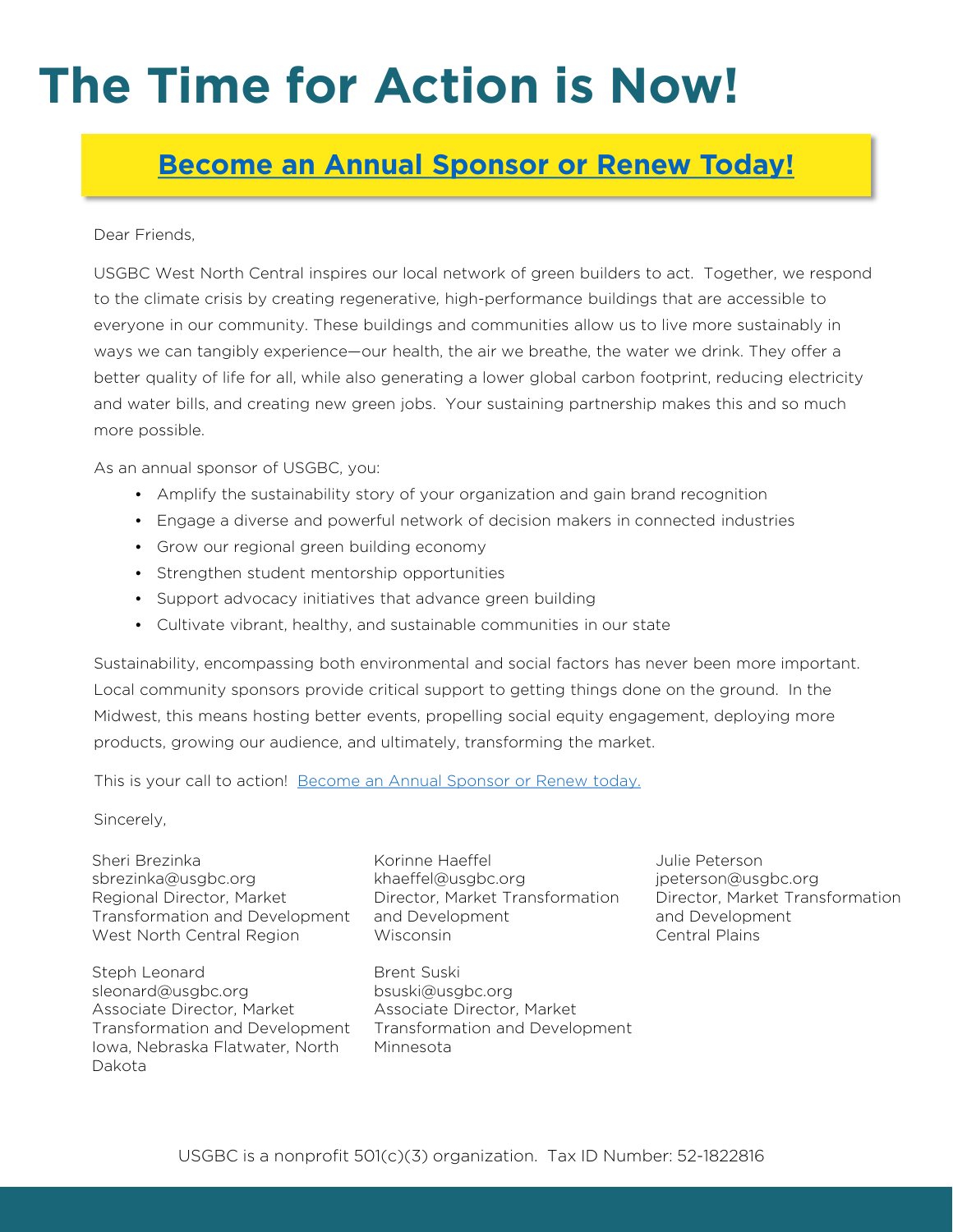## **Sustaining Partner Levels & Benefits**

**Become an [Annual Sponsor](https://usgbc.wufoo.com/forms/q7in5ze0hdk4t0/)  [or Renew Today!](https://usgbc.wufoo.com/forms/m1ybsmtf1ivr7pr/)** 

|  | <b>Annual</b><br>Sponsorship                                          | <b>Diamond</b><br>\$10,000 | <b>Platinum</b><br>\$7,500 | <b>Gold</b><br>\$5,000    | <b>Silver</b><br>\$2,500 | <b>Bronze</b><br>\$1,000 |
|--|-----------------------------------------------------------------------|----------------------------|----------------------------|---------------------------|--------------------------|--------------------------|
|  | <b>Event Tickets</b>                                                  |                            |                            |                           |                          |                          |
|  | <b>IMPACT</b><br>Conference,<br>Regional &<br><b>Community Events</b> | 7                          | 6                          | 5                         | $\overline{4}$           | $\overline{2}$           |
|  | <b>Individual Membership</b>                                          |                            |                            |                           |                          |                          |
|  | Complimentary<br>Memberships                                          | 15                         | 11                         | $\overline{7}$            | $\overline{4}$           | $\overline{2}$           |
|  | <b>Marketing and Promotions</b>                                       |                            |                            |                           |                          |                          |
|  | Company Logo on<br>Webpage                                            |                            |                            |                           |                          |                          |
|  | Recognition at<br><b>Local Events</b>                                 |                            |                            |                           |                          |                          |
|  | Recognition at<br><b>Regional Events</b>                              |                            |                            |                           |                          |                          |
|  | Recognition in<br>Newsletter                                          | Logo                       | Logo                       | Logo                      | Text                     |                          |
|  | Sponsor Spotlight<br>(Social Media and<br>Newsletter)                 |                            |                            |                           |                          |                          |
|  | Social Media<br>Take Over                                             | 3 Days                     | 2 Days                     | 1 Day                     | $\frac{1}{2}$ Day        |                          |
|  | Inclusion in<br>Showcase                                              | Unlimited                  | Unlimited                  | Brochure,<br>Video, Links | Brochure,<br>Video       | <b>Brochure</b>          |
|  | Product/Service<br>Placement                                          |                            |                            |                           |                          |                          |
|  | Sponsor Article on<br>Website                                         |                            |                            |                           |                          |                          |
|  | Sponsorship                                                           |                            |                            |                           |                          |                          |
|  | IMPACT/Signature<br>Events                                            | 30%                        | 25%                        | 20%                       | 15%                      | 10%                      |
|  | Local/Regional<br>Education                                           | Included                   | Included                   | Included                  |                          |                          |

 $\star$  New in 2021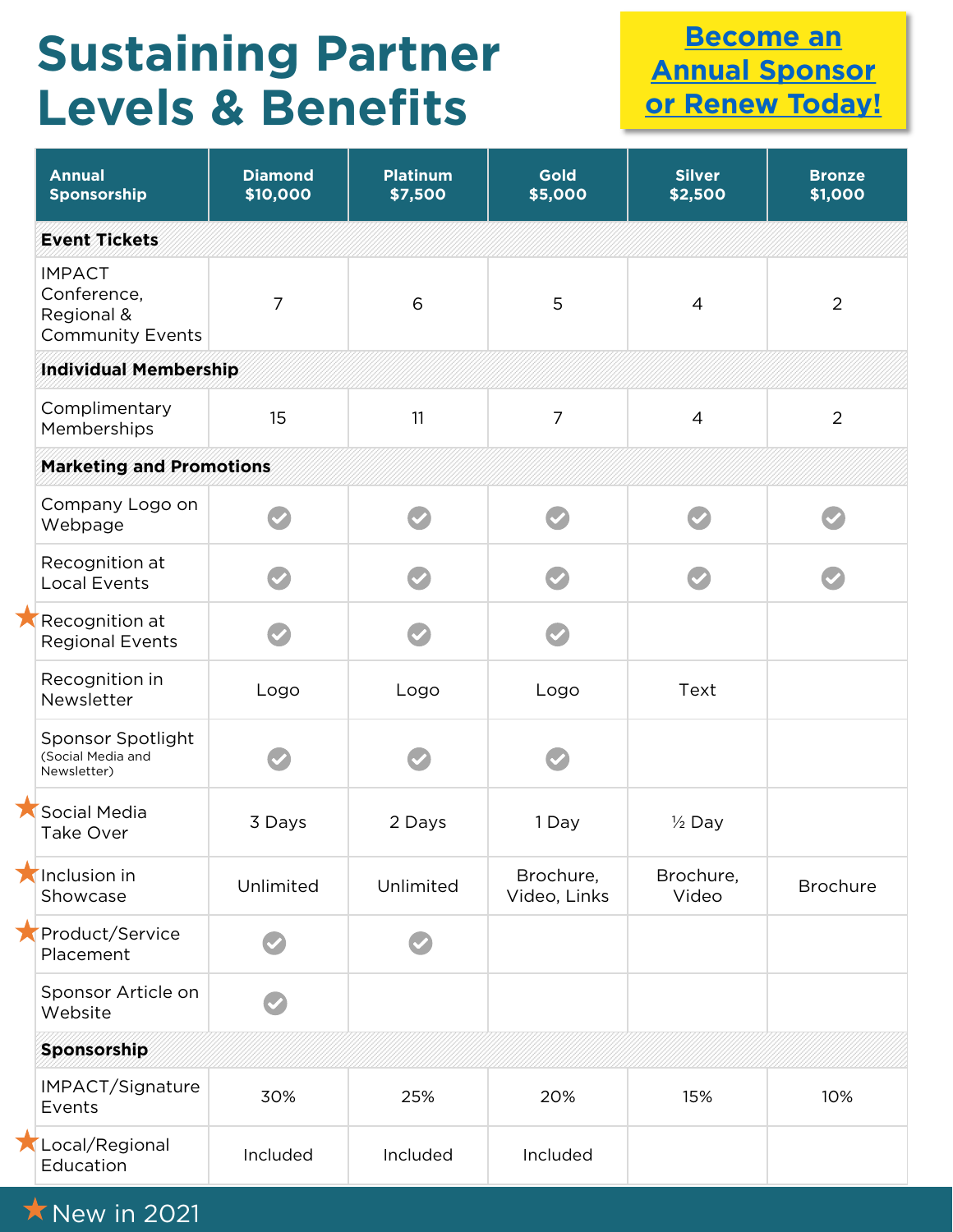## **As an Annual Sponsor You Will…**



A COMMUNITY OF LOCAL DECISION MAKERS AND PRACTIONERS



YOUR BRAND AMONG A TARGETED AUDIENCE



THE LOCAL MARKET FOR GREEN BUILDING PRODUCTS AND **SERVICES** 

### **Leadership in Action, Your Benefits at Work!**



**Event Tickets**

Our Sponsors are recognized before hundreds of event attendees each year both locally and regionally. Invite your team members to these events or share them with clients and colleagues. Connect them with the most innovative thought leaders in the green building industry in our state and region.



#### **Marketing and Promotions**

Each email we send, event we host, and article we post, is an opportunity for us to celebrate our sponsors and provide awareness of your brand. We also help you tell your sustainability story through articles, social highlights, and our new Showcase. Put your sustainability mission into action!



**Individual Membership**

Individual Members make USGBC strong and vibrant. Membership will empower your team to connect with the world's premier green building network and become an active supporter in making our buildings and communities more sustainable, healthy places to Live, Work, Learn and Play.



#### **Sponsorship Discounts & More**

Extend your reach by supporting specific USGBC events throughout the year. Your annual sponsorship affords your company discounts on additional opportunities. Some levels also include sponsorship of regional and local events.